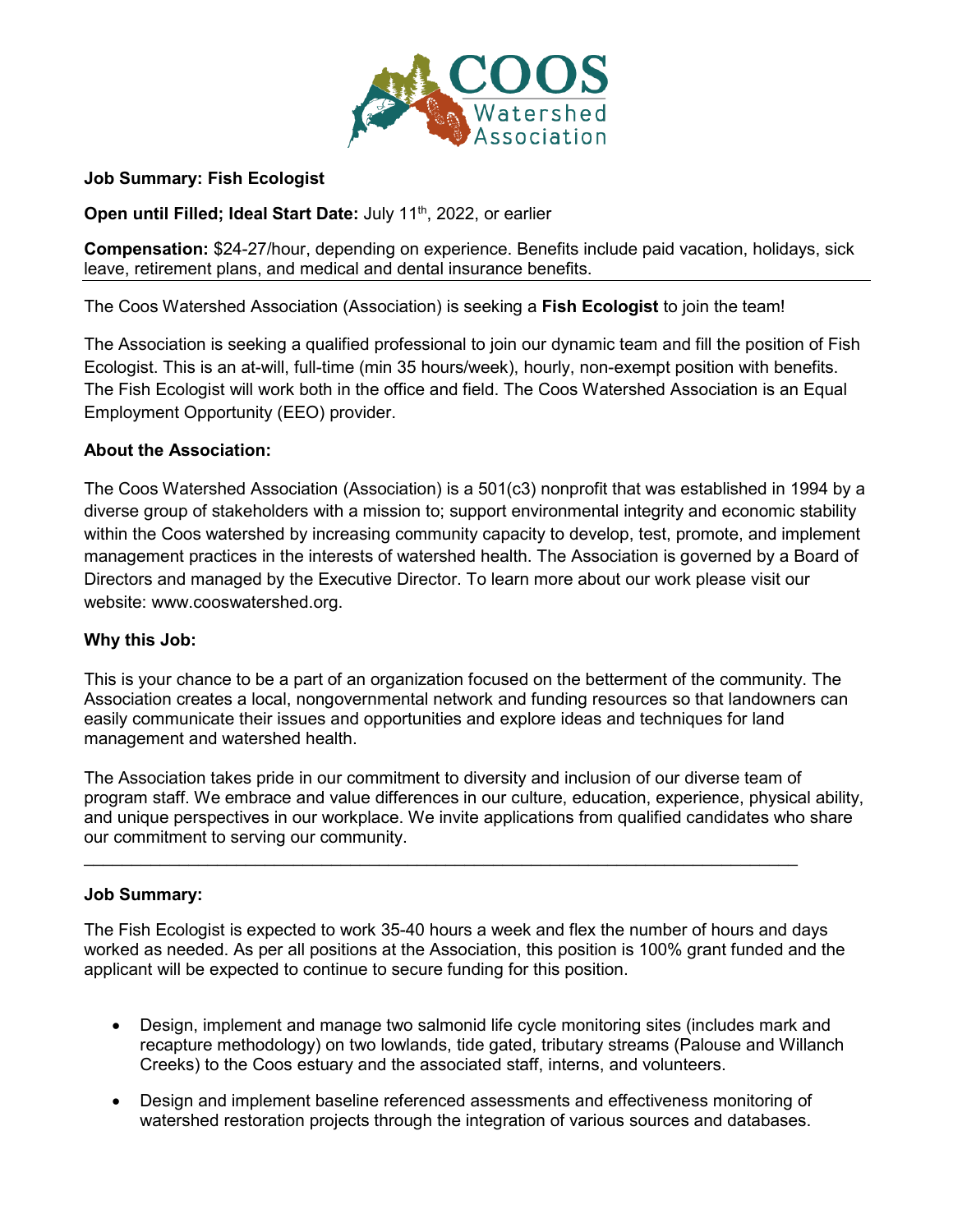Coordinate with agencies and other partners to facilitate and design query and data frame production for exploratory and higher level analysis and modeling of project potential.

- Coordinate and lead other staff in GIS methods for mapping and higher-level spatial analysis. Prepare maps and conduct spatial analyses that can be shared with a wide range of partners and used in proposals, reports, and project decision-making.
- Integrate and analyze internal and external data sources (wetland, estuary, fish habitat, etc) and prepare information for grant proposals, presentations, and publication.
- Assist staff in the areas of tidal and stream hydrology, water quality monitoring, stream habitat surveys, fish survey sampling, and salvage.
- In collaboration with the Association's Project Manager(s) provide technical assistance in planning and monitoring restoration projects. This may include providing pre-project information on site conditions, assisting in selecting restoration site design, and providing information on fish passage variables as well as environmental variables such as temperature salinity and dissolved oxygen. These efforts include analysis of internal and external databases to identify and communicate the ecological net benefits of projects.
- Contribute to local, state, and regional research projects and collaboratives as capacity allow that are in alignment with the goals of this position.
- Build and maintain collaborative relationships with landowners, community members, funders, agencies, and other partners.
- Develop project opportunities and identify and apply for funding to support this position and the Association's overall mission from a variety of sources. Manage associated grants and fees for service contracts.
- Create an inclusive work environment that contributes to a positive workplace.
- Maintain a team player mentality and pitch in to ensure all aspects of the Association's work are successful

**Qualifications:** Any equivalent combination of education and experience which provides the knowledge, skills, and abilities required to perform the job. Education and coursework can substitute for years of experience. Typical qualifications would be:

- Master's degree in fisheries or related field with research and data management and analysis experience.
- Five years' work experience in natural resources research, monitoring, and conservation planning. Fisheries and coastal natural resource experience are strongly preferred.
- Experience designing and implementing a natural resource-focused research project. Working in an agricultural setting is a plus.
- The ability to manage complex projects with a variety of partners and meet deadlines is essential.
- Excellent written and verbal communication skills to use with a wide range of individuals (e.g. other staff, conservation partners, private landowners and farmers, volunteers, and local community members).
- Demonstrated experience with grant writing, writing scientific reports or papers, and writing for a general, non-science audience.